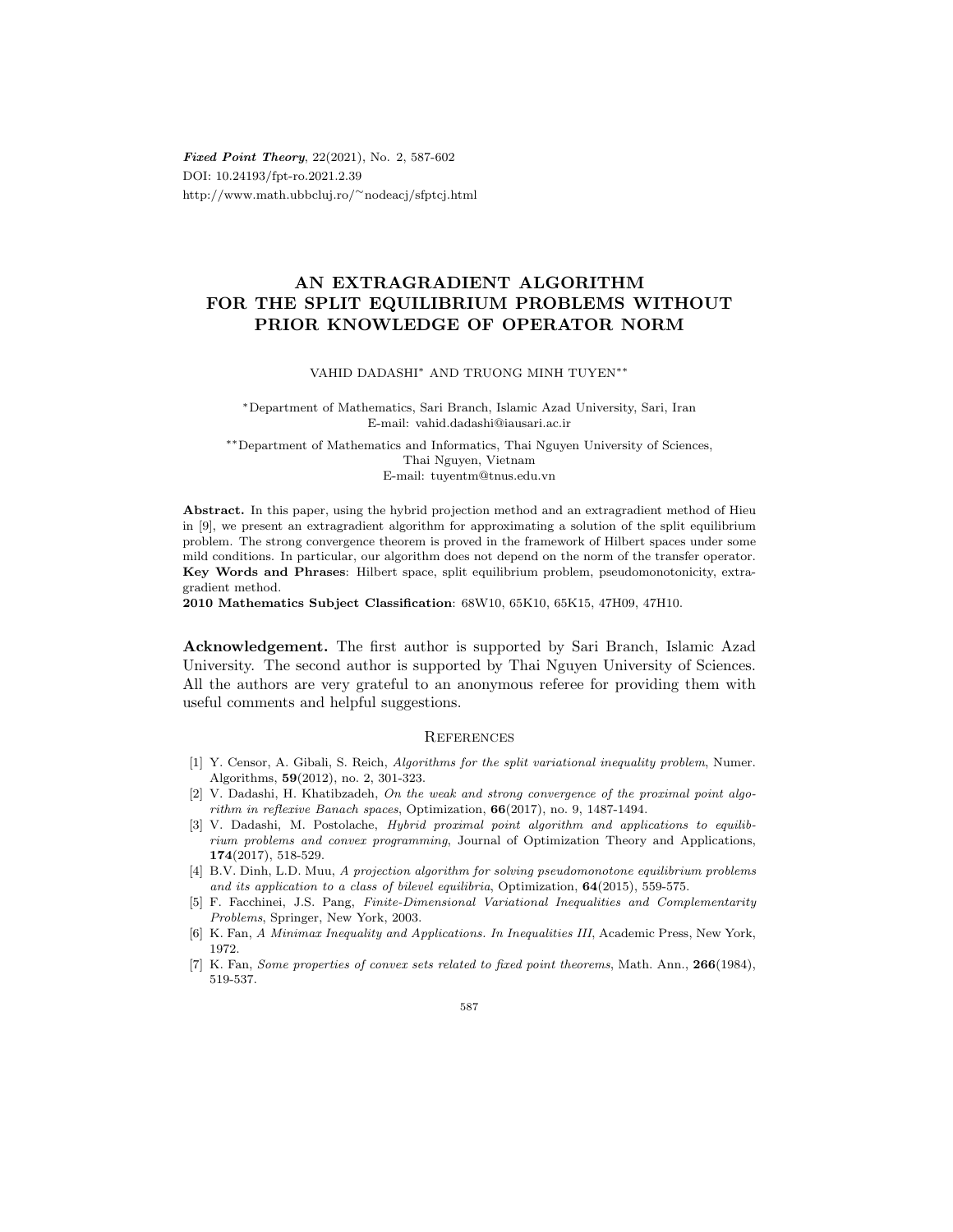- [8] Z. He, The split equilibrium problem and its convergence algorithms, J. Ineq. Appl., 2012(2012), doi:10.1186/1029-242X-2012-16.
- [9] D.V. Hieu, Parallel extragradient-proximal methods for split equilibrium problems, Mathematical Modelling and Analysis, 21(2016), no. 4, 478-501.
- [10] D.S. Kim, B.V. Dinh, Parallel extragradient algorithms for multiple set split equilibrium problems in Hilbert spaces, Numer. Algorithms, 77(2018), 741-761.
- [11] I.V. Konnov, Combined Relaxation Methods for Variational Inequalities, Springer-Verlag, Berlin, 2000.
- [12] G.M. Korpelevich, An extragradient method for finding saddle points and other problems, Matecon, 12(1976), 747-756.
- [13] A. Moudafi, *Proximal point algorithm extended for equilibrium problems*, J. Nat. Geom., 15(1999), 91-100.
- [14] A. Moudafi, The split common fixed-point problem for demicontractive mappings, Inverse Problems, 26(2010), 1-6.
- [15] A. Moudafi, Split monotone variational inclusions, J. Optim. Theory Appl., 150(2011), 275-283.
- [16] L.D. Muu, Stability property of a class of variational inequalities, Optimization, 15(1984), 347- 353.
- [17] N. Nadezhkina, W. Takahashi, Strong convergence theorem by a hybrid method for nonexpansive mappings and Lipschitz-continuous monotone mappings, SIAM J. Optimization,  $16(2006)$ , 1230-1241.
- [18] T.D. Quoc, L.D. Muu, N.V. Hien, *Extragradient algorithms extended to equilibrium problems*, Optimization, 57(2008), 749-776.
- [19] R.T. Rockafellar, Monotone operators and the proximal point algorithm, SIAM J. Control Optim., 14(1976), 877-898.

Received: June 26, 2019; Accepted: April 14, 2020.